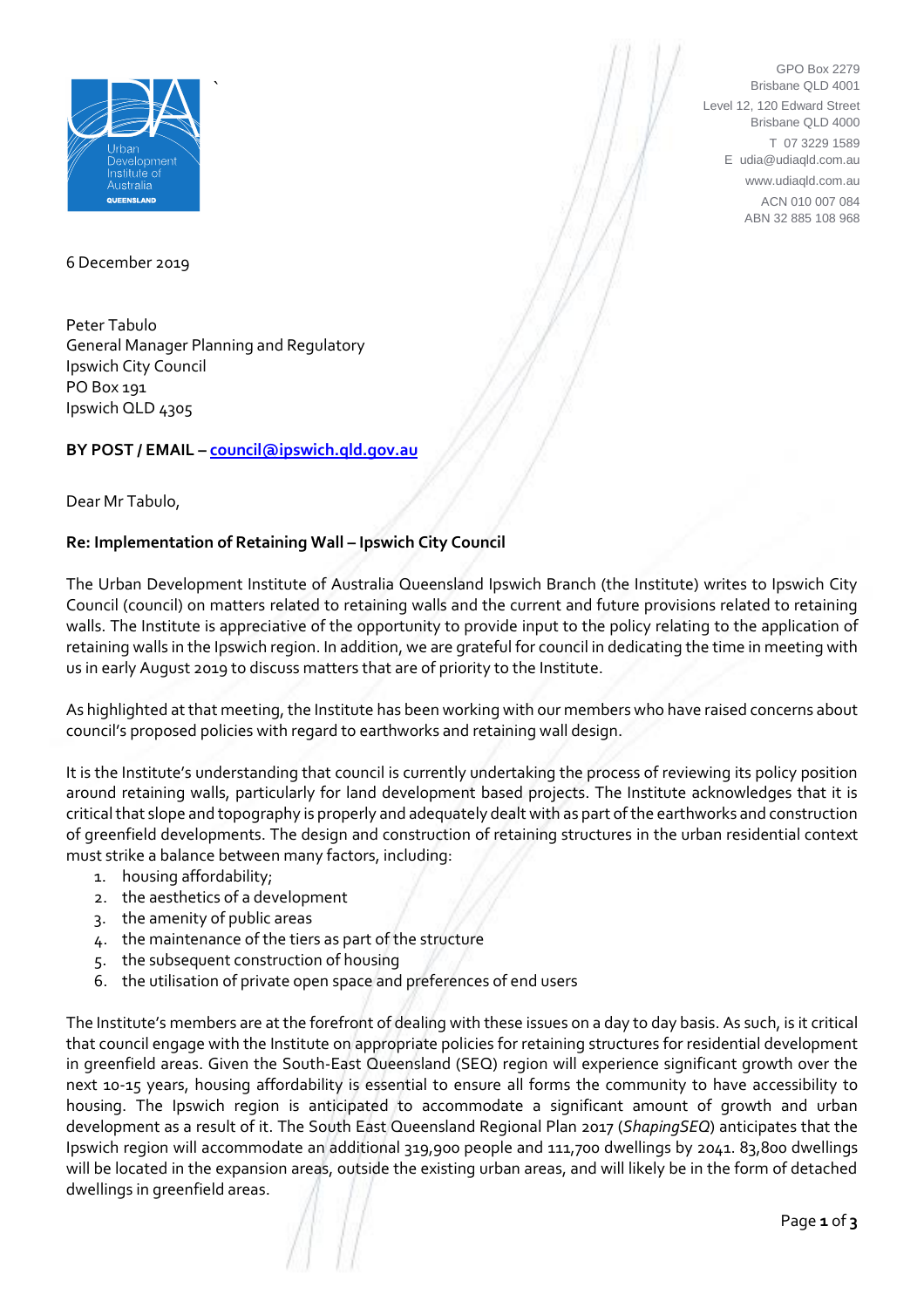Ipswich will need to play a critical role in ensuring the delivery of affordable housing options within SEQ. The Institute has identified that an inflexible and overly prescriptive approach to the design and construction of retaining walls, for the purposes of residential development, will impact upon the industry's ability to deliver affordable housing, especially in the Ipswich context. It is critical that council engage with the Institute on the appropriate retaining structures and typologies for residential development in greenfield areas. We note that the Institute has appointed a new sub-committee in 2019 for council's new planning scheme and would be a valuable source of input in this regard to provide advice on the market delivery and feasibility of retaining structures.

It is understood that council's proposed policy will essentially require walls that are greater than 1.5m in total height to be constructed in two separate tiers separated by a 1.0m wide landscape bench. We can appreciate council's positioning and concern around the public amenity and aesthetics and the construction standards and durability of retaining structures. However, the Institute considers that this would overarchingly have negative impacts on delivering the necessary housing in Ipswich. We consider the following impacts need to be considered in the development and application of this policy:

- Impacts to housing diversity and affordability
- Compromised housing designs with a reduction in useable open space in back yards and alongside boundaries
- An increase in the number of sloping lots and or rear and side batters.

## **Housing Diversity and Affordability**

Across many different facets, the current policy shift for retaining structures for residential development will impact on the delivery of diverse housing and choice, and affordability.

The requirement to construct two separate tiers where the retaining wall height exceeds 1.5m will see a reduction in overall yield and densities, whilst tightening supply and altering lot typologies. Yield and densities will be reduced as tiered retaining wall footprints are accommodated, civil costs will increase to accommodate more complex retaining structures, average lot prices will rise as retaining wall footprints increase, and increased dwelling building costs will impact purchasers as they seek to offset the impact of retaining wall footprints in their lots. Combined, the application of tiered retaining walls will restrict housing affordability in the region and will deter private homebuyers/owner occupiers to live in the Ipswich region.

It is important to highlight that a key driver in housing affordability in the region is the ability to deliver dwellings at greater volumes over a given period. Characteristically, these homes are constructed from slab on ground design typified by flat lots. To achieve this, suitable retaining wall structures are required to support the necessary earthworks to facilitate slab on ground products. Developers of subdivisions producing multiple stages and multiple lots, are best placed to provide these retaining walls during civil construction. Furthermore, many of the perceived amenity impacts are likely to not exist following the full completion of housing, which effectively remove rear and side walls from view at a streetscape level.

Walls that remain in the streetscape (public facing), should be treated with more consideration, such as added textures, planting to screen height of wall, and if required, tiering. As such, a multi-faceted approach (rather than a "blanket" approach) is required to dealing with different retaining wall solutions. Applying council's current approach to retaining structures will significantly reduce this ability to deliver homes in volume and will require housing designs to be constructed as split slab levels, or other alternative designs not conducive to affordability.

The Institute recommends that council refrain from implementing a single style methodology to retaining structures and facilitate a dynamic approach to appropriately deal with earthworks and slope.

#### **Housing Design and Private Open Space**

The housing design, location, and availability of private open space will be impacted by council's current retaining wall policy position. As previously mentioned above in the context of affordability, the two tier approach over 1.5m will alter, and effectively reduce the allotment sizes as the usable area will be reduced by an increased retaining wall footprint.